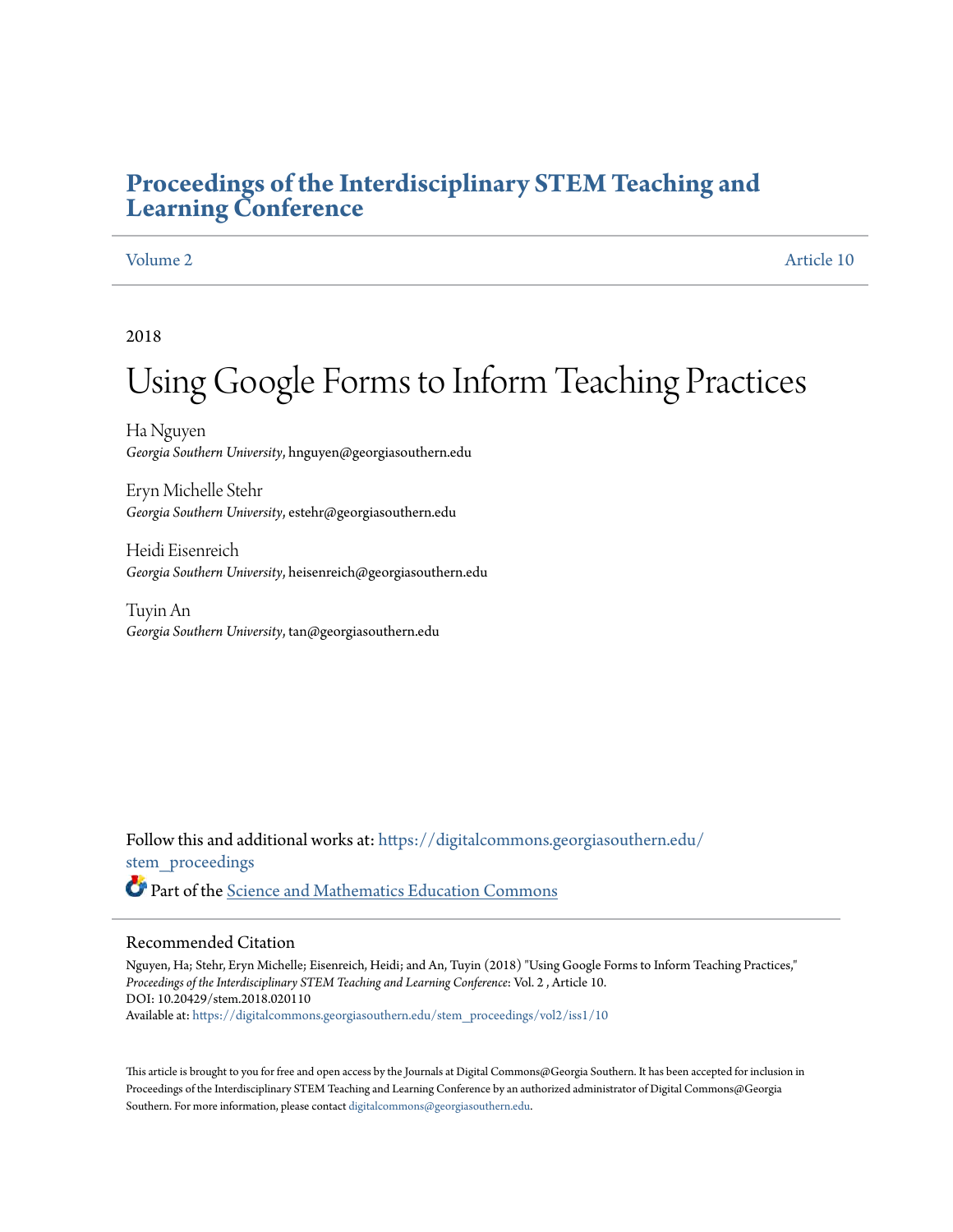# Using Google Forms to Inform Teaching Practices

### **Abstract**

*Kay and LeSage (2009) conducted a literature review of research on use of student response systems in university courses (typically Science, Technology, Engineering, and Mathematics courses) and categorized benefits into classroom environment, learning, and assessment. The objectives of the proposed session are to discuss how using Google Forms will benefit those three above categories. Examples of Google Forms used to gather data, receive in-themoment feedback to students and instructors, engage students' learning, and assess their learning will be shared throughout the paper. Limitations of Google Forms will also be discussed. This session can be beneficial to all K-College educators.*

#### **Keywords**

Google Forms, Student Response System, Technology

**Creative Commons License [Creative](http://creativecommons.org/licenses/by/4.0/) This work is licensed under a** [Creative Commons Attribution 4.0 License.](http://creativecommons.org/licenses/by/4.0/) Attribution 4.0 License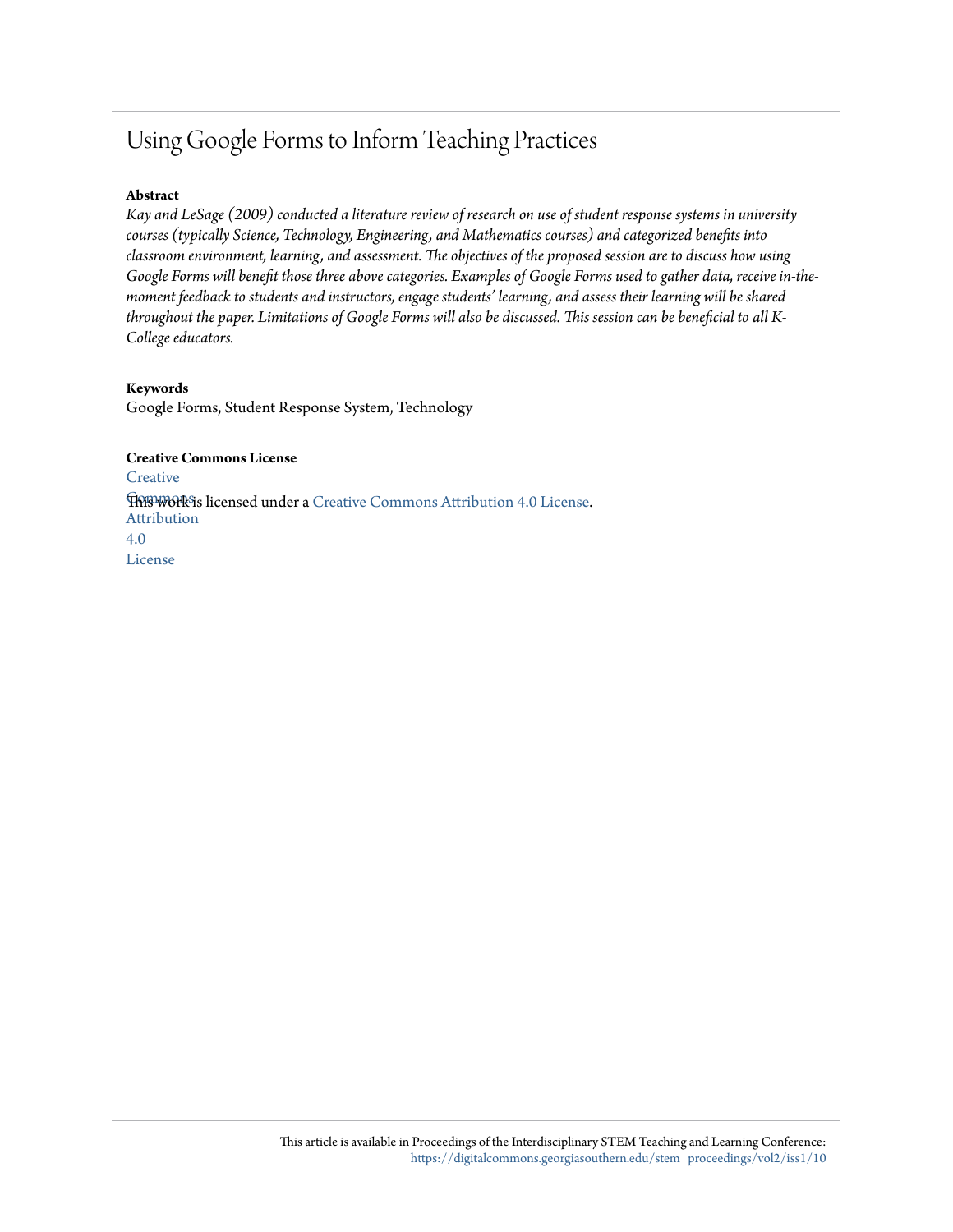#### **Proceedings of the Interdisciplinary STEM Teaching and Learning Conference** Nguyen et al.: Using Google Forms to Inform Teaching Practices

#### **Volume 2 | Article 10**

#### **Using Google Forms to Inform Teaching Practices**

Ha Nguyen, *Georgia Southern University*, hnguyen@georgiasouthern.edu Eryn Michelle Stehr, *Georgia Southern University*, estehr@georgiasouthern.edu Heidi Eisenreich, *Georgia Southern University*, heisenreich@georgiasouthern.edu Tuyin An, *Georgia Southern University*, tan@georgiasouthern.edu

#### **Abstract**

Kay and LeSage (2009) conducted a literature review of research on use of student response systems in university courses (typically Science, Technology, Engineering, and Mathematics courses) and categorized benefits into classroom environment, learning, and assessment. The objectives of the proposed session are to discuss how using Google Forms will benefit those three above categories. Examples of Google Forms used to gather data, receive in-the-moment feedback to students and instructors, engage students' learning, and assess their learning will be shared throughout the paper. Limitations of Google Forms will also be discussed. This session can be beneficial to all K-College educators.

#### **Keywords**

Google Forms, Student Response System, Technology

#### **Recommended Citation**

Nguyen, Ha; Stehr, Eryn Michelle; Eisenreich, Heidi; and An, Tuyin (2018) "Using Google Forms to Inform Teaching Practices," *Proceedings of the Interdisciplinary STEM Teaching and Learning Conference*: Vol. 2 , Article 10.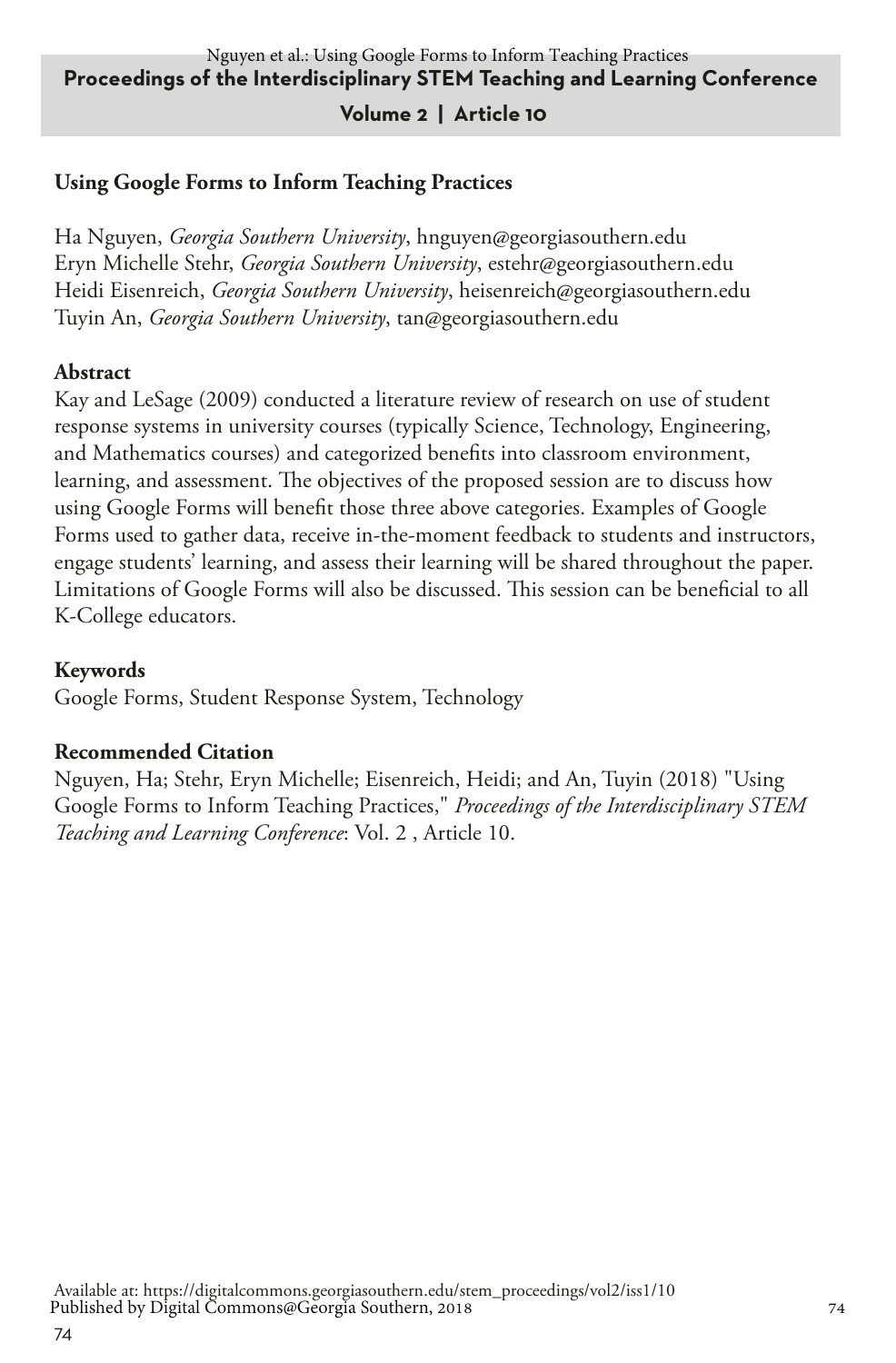## **Introduction** *Proceedings of the Interdisciplinary STEM Teaching and Learning Conference, Vol. 2 [2018], Art. 10*

To improve student learning, engagement, and feedback, various student response technologies have been developed and used since their introduction in the 1960s (Kay & LeSage, 2009; Cubric & Jefferies, 2015). Although response systems have had many names (e.g., clickers; classroom, student, personal, audience, or audio response systems; electronic voting systems), they have consistently made promises to deepen student learning and engagement and provide in-the-moment feedback to students and instructors (Kay & LeSage). A typical student response device allows students to send responses to software that an instructor can access; the device can be a dedicated keypad (often referred to as a 'clicker') or an app on a student's internet-capable device.

Over the past 20 years, lowered costs, increased availability, and increased ease of set up have contributed to widespread use of student response systems (SRS) (Burgess, Bingley, & Banks, 2016; Kay & LeSage, 2009). Instructors may choose to use SRS in different ways. For example, in mathematics courses, SRS could be used as a tool for engaging in mathematical work and thinking, or as a tool for feedback in the form of in-class content assessments, student self-reflection, course feedback, or peer review. Depending on how the devices are used, benefits and challenges have been identified (Kay & LeSage, 2009; Cubric & Jefferies, 2015).

Kay and LeSage (2009) conducted a literature review of research on use of SRS in university courses (typically Science, Technology, Engineering, and Mathematics courses). They discussed benefits categorized into: classroom environment, learning, and assessment. We briefly describe each of the three categories here, as they provided a theoretical structure for our discussion in this paper.

Kay and LeSage (2009) identified classroom environment benefits as including improvements in students' attendance, attention, participation (especially avoiding judgment through anonymity of SRS responses), and engagement. Learning benefits described by Kay and LeSage, based on their review of the literature, were: interaction, discussion, contingent teaching, learning performance, and quality of learning. Finally, Kay and LeSage described assessment benefits as allowing feedback, formative assessment, and student comparison of responses (in the moment reflection). Since Google Forms, an online application from Google, is free and easy to use, we propose using Google Forms as a tool to benefit classroom environment, learning, and assessment in any classroom.

#### **Using Google Forms to Benefit Classroom Environment**

Google Forms can be used in several ways to increase classroom environment benefits such as surveying students outside of class to learn about them as individuals, engaging them in class by collecting responses in the moment, and collecting their selfreflections after a lesson. The authors of this paper have engaged their students in each activity and they describe them in more detail here.

At the beginning of the semester, the authors create a Google Forms survey to learn about their students' interests, learning styles, and previous experiences, which can be emailed to students prior to the first day of class. By assigning the survey outside of class, it saves class time, decreases the amount of paper needed to be printed, and gives students more time to type their responses. Assigning such a survey also allows

instructors to skim the responses before the first class and, potentially, create first day <sup>75</sup> https://digitalcommons.georgiasouthern.edu/stem\_proceedings/vol2/iss1/10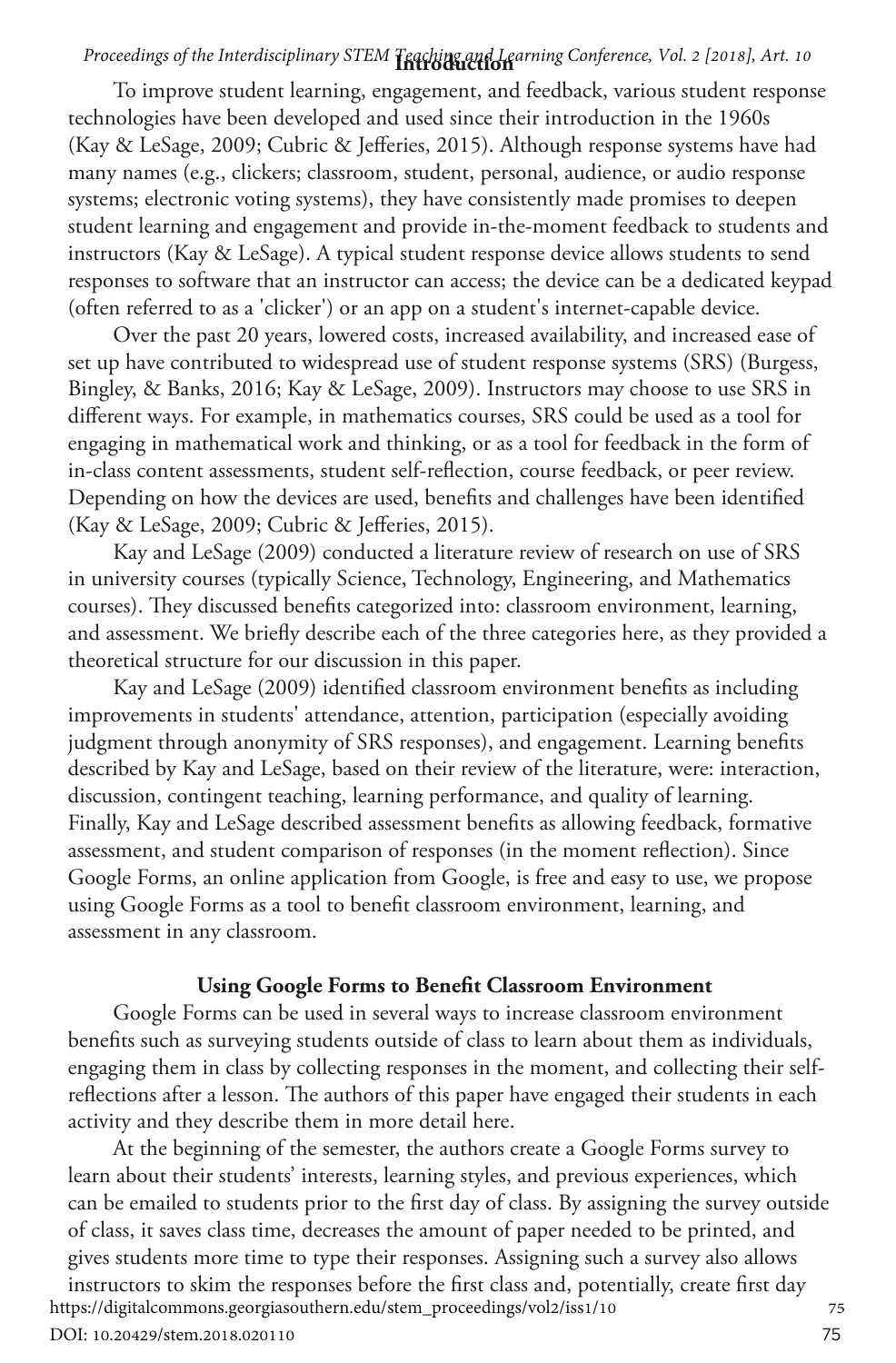experiences tailored to students in Using Google Forms to Unform Teaching Prectises)<br>Name of the Splays part of a "Getting to Know You" Survey in Google Forms that were created for the content mathematics courses for pre-service teachers at the authors' university.

|                              | Your answer                        | What are some of your interests and activities? *               |                      |                |                       |               |
|------------------------------|------------------------------------|-----------------------------------------------------------------|----------------------|----------------|-----------------------|---------------|
|                              | at GSU). *<br>Your answer          | Name the last math class taken and where (e.g., college algebra |                      |                |                       |               |
| Figure 1. Part of a "Getting |                                    | Indicate your math experience as a LEARNER in *                 |                      |                |                       |               |
| to Know You" Survey in       |                                    | Very negative                                                   | Somewhat<br>negative | <b>Neutral</b> | Somewhat<br>postitive | Very positive |
| Google Forms                 | Grades K-5                         |                                                                 |                      |                |                       |               |
|                              | Grades 6-8                         |                                                                 | n.                   |                |                       |               |
|                              | Grades 9-12                        |                                                                 |                      |                |                       |               |
|                              | Current<br>courses (in<br>college) |                                                                 |                      |                |                       |               |
|                              | <b>Your answer</b>                 | Why do you want to be a teacher? *                              |                      |                |                       |               |

When instructors ask students aquestion during class, not all students may attempt to answer the question. Not only does the lack of engagement mean students are missing opportunities to learn but the instructor is less likely to be able to respond to students' needs. It is easy for an instructor to incorrectly assume that students do or do not understand the material based on the outspoken students who quickly respond to questions. Instructors may move on from a topic when the majority of the class needs more help, or spend too much time on a topic when the majority of the class actually does understand but is not communicating. The need for accurate in-the-moment feedback from all students can be addressed by using Google Forms as free clickers to involve all students in the learning and feedback process. Additionally, at the end of each lesson, students can use Google Forms to fill out a one-minute reflection to summarize the main point of the class and name one new thing they learned or the "muddiest point" of the lecture, which supports their engagement and the instructor's ability to adapt the lessons to their needs. Google Forms can also be used as an exit ticket or to check student attendance, especially in large lecture hall style classrooms where more than 100 students are present.

#### **Using Google Form to Benefit Learning**

To promote learning, Google Forms can be used to gauge students' pre-existing knowledge, identify misconceptions, and engage students in discussion. Because quizzes in Google Forms can be graded automatically and a summary of all answers can be viewed instantly under the "responses" tab in Google Forms, instructors can easily spot which questions were missed the most and decide on which concepts to Published by Digital Commons@Georgia Southern, 2018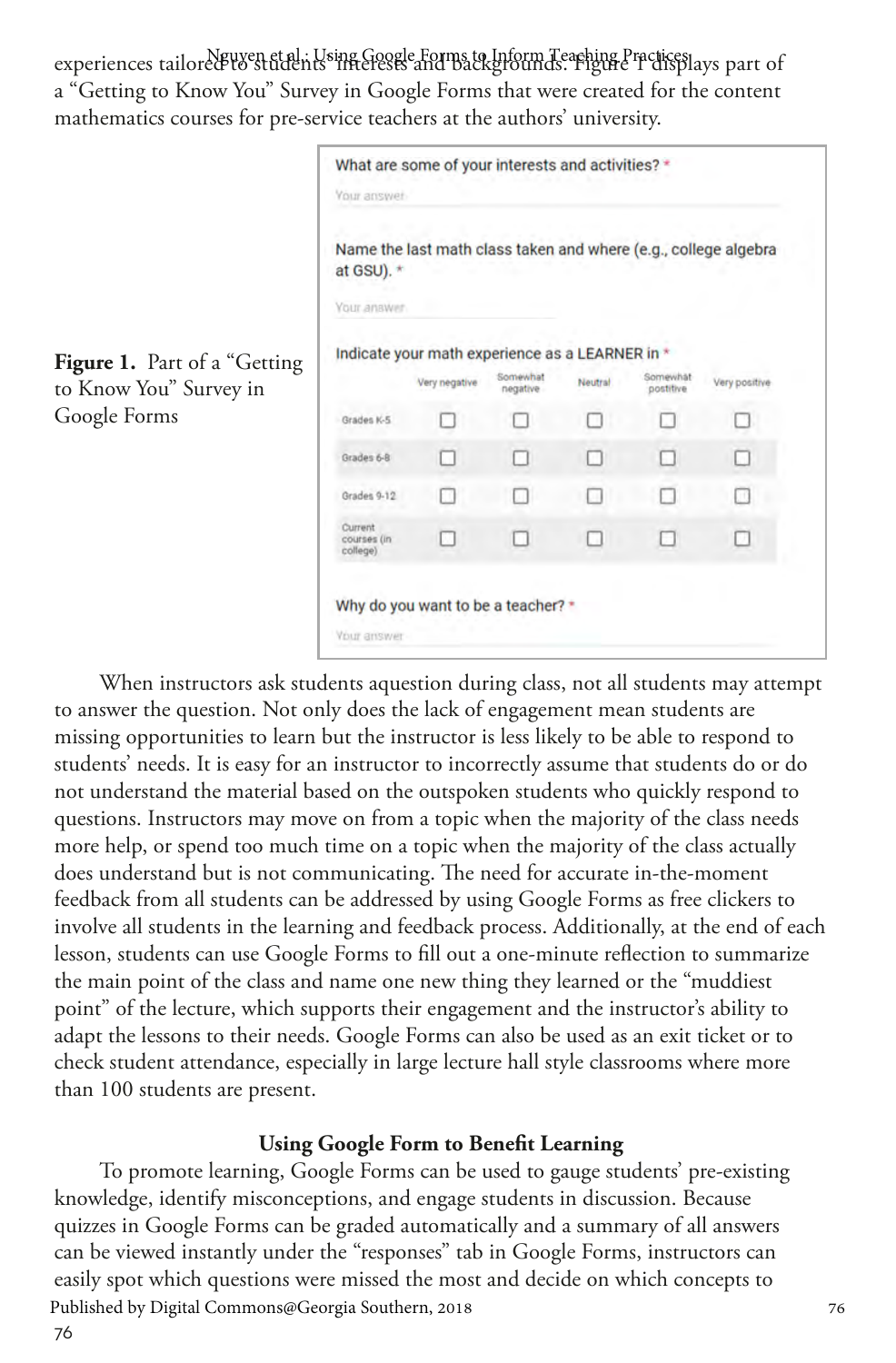review for students. For example, students enrolled in a content mathematics class *Proceedings of the Interdisciplinary STEM Teaching and Learning Conference, Vol. 2 [2018], Art. 10* called Foundations of Data and Geometry for pre-service teachers at a southeast university were given a set of problems to select the appropriate measurement units for a given figure, prior to the measurement lesson. They worked individually in class and submitted their answers using their own devices. Figure 2 shows one of the problems.



Their responses to this problem revealed that only about half of the students could correctly identify the appropriate units for Figure A (**Fig. 2**). This led to a discussion of dimensions and why units of an area are square but not linear nor cubic.

Moreover, questions in Google Forms are not restricted to multiple-choice but can be created to stimulate deeper student thinking where they need to do more than just a click to answer. For instance, the following problem illustrated in Figure 3 required students to exercise higher-order thinking and make comparisons among area measurements.



The correct answer would be "b) and e) describe the same area and c), d), f) describe the same area." Of 23 responses, only three students gave a correct answer while the other students listed either the first part or the second part but not both, or completely missed it. From an instructor's perspective, receiving this feedback was important so she could respond quickly to the students' confusion. The feedback 77<br>the://digitalcommons.georgiasouthern.edu/stem\_proceedings/vol2/iss1/10 https://digitalcommons.georgiasouthern.edu/stem\_proceedings/vol2/iss1/10 DOI: 10.20429/stem.2018.020110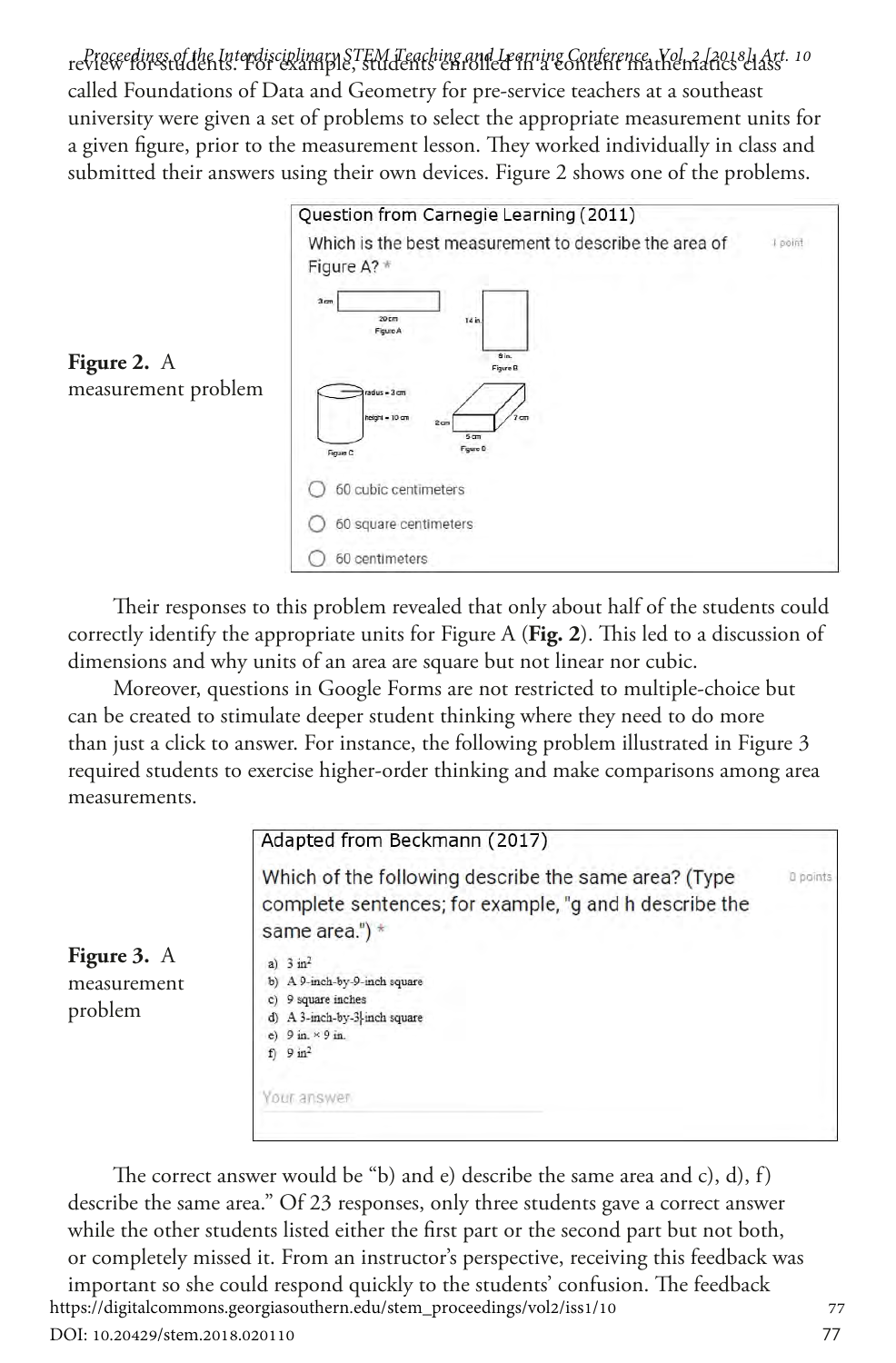was also important <del>quyenet</del> al. Haing Google Forms to Inform Teaching Practices responses, confronting their own conceptions and thinking as well as their classmates'.

#### **Using Google Forms to Benefit Assessment**

Google Forms can provide in-the-moment feedback to both students and instructors. As shown in Figure 4, quiz settings in Google Forms have options to release grades immediately after each submission and allow students to see their total score and which questions they answered correctly or incorrectly. This immediate feedback allows them to immediately begin questioning their understanding and asking for help. In turn, faculty can assess how well students understand the material. Particularly, a formative assessment can be given to students during class immediately after a concept has been introduced, at the beginning of the next class as a follow-up activity, or at the end of a unit. Student responses give instructors ideas about which concepts need to be revisited or how to adapt follow-up lessons to the students' needs.

|                     | <b>PRESENTATION</b>                                                        | <b>QUIZZES</b> |  |
|---------------------|----------------------------------------------------------------------------|----------------|--|
|                     | Make this a guiz<br>Assemption values to questions and allow subs-grazing. |                |  |
| <b>Quiz options</b> | ×                                                                          |                |  |
| Release grade:      |                                                                            |                |  |
|                     | mmediately after each submission                                           |                |  |
|                     | Later, after manual review<br>Turns on email collection                    |                |  |
| Respondent can see: |                                                                            |                |  |
|                     | Missed questions                                                           |                |  |
|                     | Correct answers                                                            |                |  |
| Point values        |                                                                            |                |  |

#### **Limitation of Google Forms**

While Google Forms have many benefits, there are also limitations. Currently, Google Forms do not allow mathematical symbols or a way to enter anything but the most basic of equations. Also, there are no formatting options such as italicizing, underlining, text, or bold facing. Another possible concern with using Google Forms is that students may get distracted easily when they have their smartphones or laptops in front of them. It may be difficult to bring distracted students back to class discussions and engaging in classwork. Nonetheless, these issues can be addressed; for example, inserting pictures when an equation cannot be typed, capitalizing words to be emphasized, or walking around the classroom to ensure every student stays on task. 78<br>Published by Digital Commons@Georgia Southern, 2018 Published by Digital Commons@Georgia Southern, 2018

**Figure 4.** Quiz Settings in Google Forms